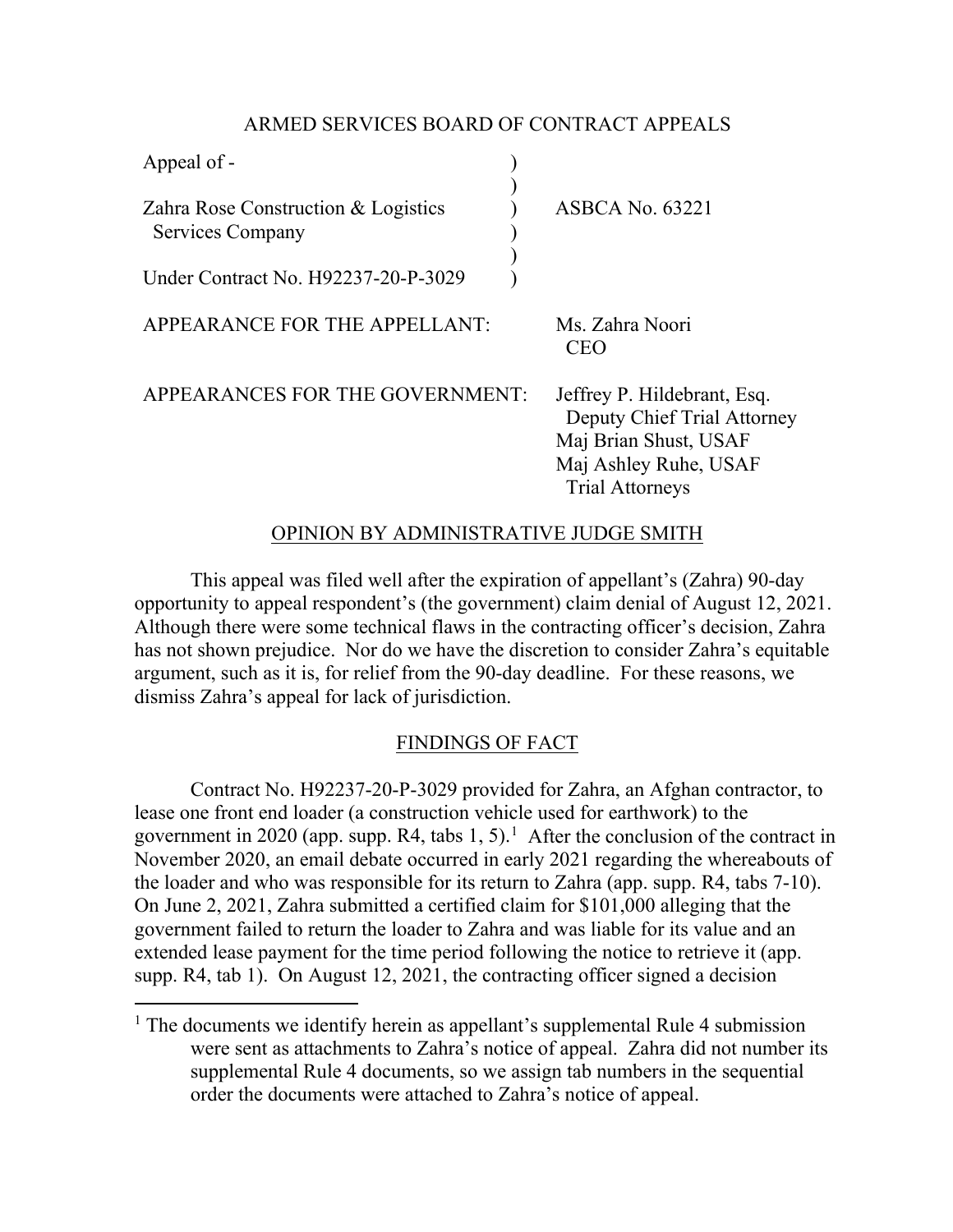document "in accordance with FAR 33.211" that denied Zahra's claim in its entirety (app. supp. R4, tab 2). Zahra was notified by email on the same day that its claim was denied (Respondent's Reply dtd. March 29, 2022, to the Board's Order dtd. March 17, 2022, attach. 1 at 2). On August 25, 2021, the decision document itself was emailed to Zahra. *Id.*

The decision document did not comply with two aspects of Federal Acquisition Regulation (FAR) FAR 33.211: it did not include a recitation of Zahra's appeal rights (FAR 33.211(a)(4)(v)), and it was not transmitted to Zahra "... by a[] method that provides evidence of receipt" as required by FAR 33.211(b). [2](#page-1-0)

Instead, the decision was transmitted to Zahra at the email address that Zahra used throughout the contract (Respondent's Reply dtd. March 29, 2022, to the Board's Order dtd. March 17, 2022, attach. 1; app. supp. R4, tabs 7-10).<sup>[3](#page-1-1)</sup> Zahra used the same email address in this appeal from March 6, 2022, onward (ASBCA No. 63221 docket #s 1, 6, 8, 10, 13). Moreover, Zahra used the same email address, and another, in a different Board appeal between November 2020 through April 2022 (ASBCA No. 62732 docket #s 1-2, 5-6, 10-11, 13-16, 18, 21, 25, 30, 32, 34, 37, 39, 42-43, 45-46, 50).

After the decision was sent, Zahra complained about it and attached it to an email back to the government on October 18, 2021 (Respondent's Reply dtd. March 29, 2022, to the Board's Order dtd. March 17, 2022, attach. 1 at 6). The government responded one day later that it would not reconsider the denial. *Id.* Without further discussion after October 19, 2021, Zahra waited until March 6, 2022, to submit its notice of appeal to the Board. In sum, Zahra's notice of appeal was submitted 193 days after the government emailed the decision document on August 25, 2021, and 139 days after Zahra sent the decision document back to the government in Zahra's email of October 18, 2021.

After the March 6, 2022, notice of appeal, both the Board and the government questioned the timeliness of Zahra's appeal, to which Zahra replied without detail or supporting documents that it was impeded by the Taliban takeover of Afghanistan (app. emails of March 30 and April 6, 2022).

<span id="page-1-0"></span> $2$  It is possible that the government could not transmit its decision by any other means than email, given the situation in Afghanistan in August 2021, or that the government thought it would receive a read-receipt to its email. The reason for the lapse, however, is immaterial to this decision.

<span id="page-1-1"></span><sup>&</sup>lt;sup>3</sup> The email addresses are contained in the record but the Board generally does not publish contact information for Afghan contractors in its decisions.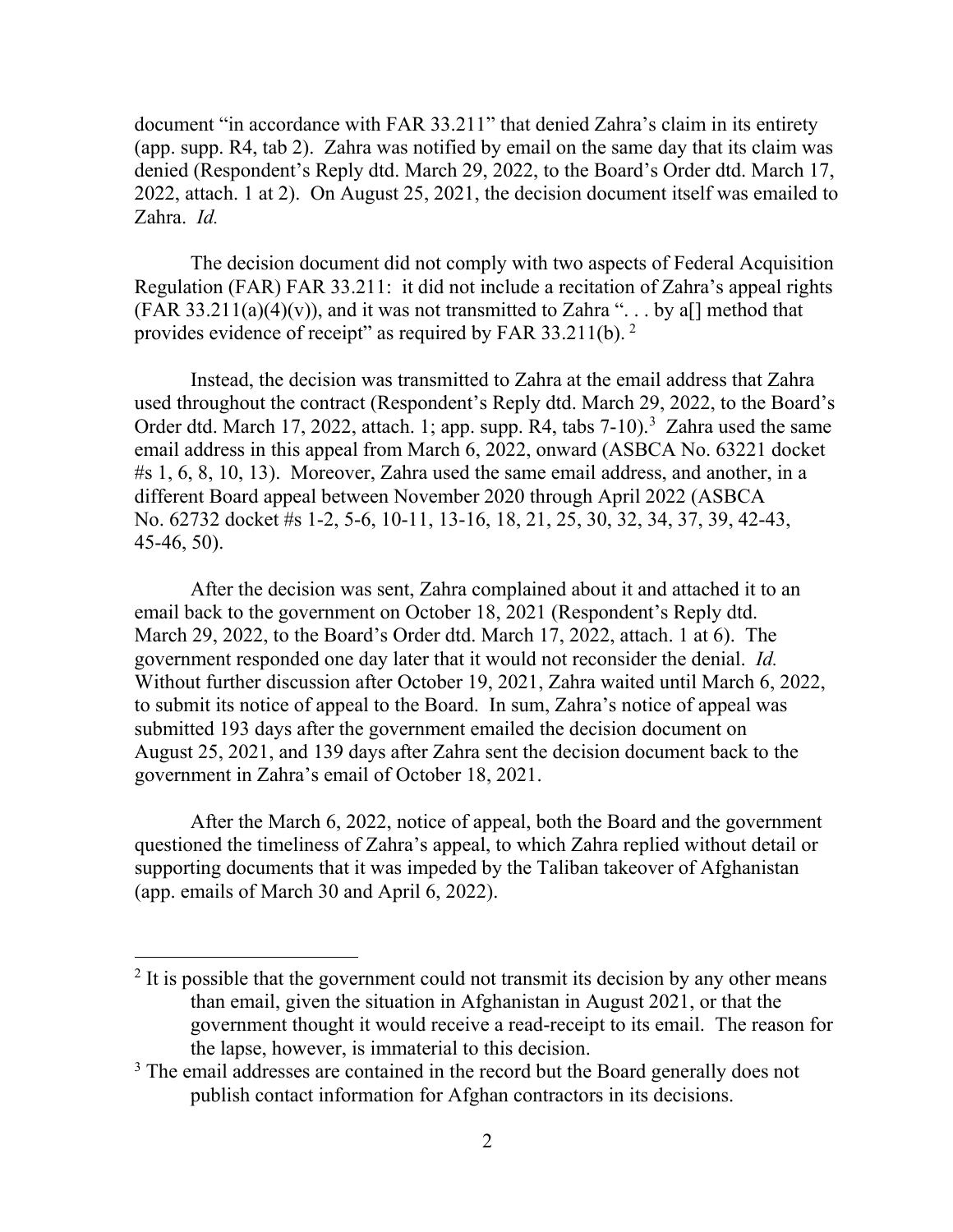#### DECISION

Although the government has withdrawn its earlier challenge to the Board's jurisdiction, the government's position is not conclusive of the jurisdictional question or binding on the Board. *Hambsch v. United States*, 857 F.2d 763, 764-765 (Fed. Cir. 1988). Instead, the Board is obligated to consider its jurisdiction itself, and "[t]he facts supporting jurisdiction are subject to our fact-finding upon a review of the record." *CCIE & Co.*, ASBCA Nos. 58355, 59008, 14-1 BCA ¶ 35,700 at 174,816.

In doing so, we have reviewed the record, and we find no justification to deviate from the black-letter and oft-repeated rule that the 90-day time limit to initiate a Board appeal of a contracting officer's decision is jurisdictional and is strictly construed. *See* Contract Disputes Act, 41 U.S.C. § 7104(a); *DCX-CHOL Enters., Inc.*, ASBCA Nos. 62453, 62454, 20-1 BCA ¶ 37,722 at 183,111 ("We do not possess jurisdiction to hear an appeal when a contractor fails to file a notice of appeal within 90 days of its receipt of that decision. *Cosmic Constr. Co. v. United States*, 697 F.2d 1389, 1390-91 (Fed. Cir. 1982)"). A contractor must demonstrate prejudice caused by a technical flaw in a contracting officer's decision when seeking to be excused from an untimely appeal*. Placeway Constr. Corp. v. United States*, 920 F.2d 903, 907 (Fed. Cir. 1990) ("The decision is no less final because it failed to include boilerplate language usually present for the protection of the contractor."). Failing that, equitable tolling is not available to extend the 90-day limit. *DCX-CHOL,* 20-1 BCA ¶ 37,722 at 183,111; *Waterstone Envtl. Hydrology & Eng'g., Inc.*, ASBCA No. 57557, 12-1 BCA ¶ 35,028 at 172,141-42.

Regarding the technical flaws in the contracting officer's decision, Zahra does not cite them as a reason for its delay and certainly does not assert that the lack of written appeal rights prejudiced its ability to timely initiate its Board appeal. In fact, Zahra's prior notice of appeal in ASBCA No. 62732 was timely, filed two days after receipt of the contracting officer's decision (ASBCA No. 62732 docket #1). This is a strong indication that Zahra did not need its appeal rights repeated in the contracting officer's decision here. Moreover, Zahra's eventual appeal to the Board here also shows that Zahra knew how to initiate an ASBCA appeal (again). Thus, the lack of appeal rights in the government's decision document has not been demonstrated to have prejudiced Zahra's ability to timely appeal to the Board.

Next, the fact that the government did not transmit the contracting officer's decision to Zahra ". . . by a[] method that provides evidence of receipt" introduces some uncertainty about when Zahra received the decision, thus when the 90-day appeal period started. But Zahra does not assert that it did not receive the decision by email on August 25, 2021, 193 days before its notice of appeal. And Zahra sending the decision back to the government on October 18, 2021, proves that Zahra received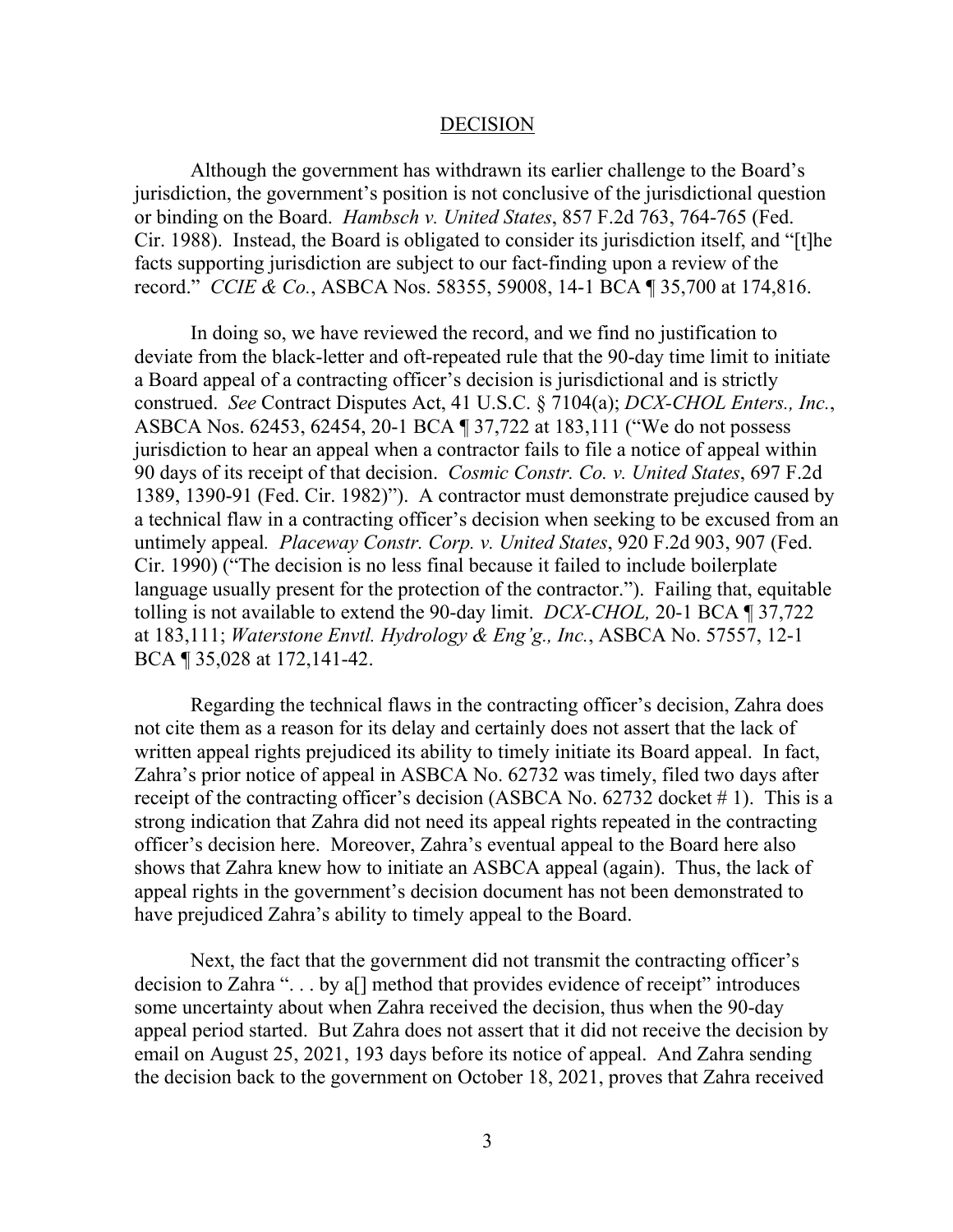the decision no later than October 18, 2021, which was 139 days prior to its March 6, 2022, notice of appeal anyway. In short, Zahra's notice of appeal was at least 49 days late and cannot be blamed upon the technical flaws of the contracting officer's decision, even if Zahra had tried to make that argument.

Zahra's only argument for equitable tolling is its assertion that it could not timely initiate its Board appeal due to the Taliban takeover of Afghanistan. These highly unusual circumstances might warrant further consideration, except that the record in ASBCA No. 62732 shows that Zahra was online, had email access, and was actively communicating with the Board periodically and regularly between August 2021 and March 2022, including during the 90 days following August 25, 2021 (ASBCA No. 62732 docket #s 37, 39), and the 90 days following October 18, 2021 (ASBCA No. 62732 docket #s 37, 39, 42-43, 45). Zahra's ability to conduct business before the Board during its 90-day appeal period was not prevented by the instability in Afghanistan.

#### **CONCLUSION**

Zahra's appeal was not timely submitted to the Board, and the circumstances do not meet the criteria for the very few exceptions to the deadline. As a result, we do not possess jurisdiction, and we dismiss this appeal.[4](#page-3-0)

Dated: May 19, 2022

BRIAN S. SMITH Administrative Judge Armed Services Board of Contract Appeals

(Signatures continued)

<span id="page-3-0"></span> <sup>4</sup> To the extent that our decision seems uncharitable towards a *pro se* contractor who endured the hostile takeover of Afghanistan, we note that Zahra can still timely appeal to the Court of Federal Claims, which permits appeals within one year of receipt of the contracting officer's final decision. *See* 41 U.S.C. § 7104(b)(3). Further, if the government's withdrawal of its argument against Board jurisdiction was motivated by a willingness to negotiate the claim with Zahra, our dismissal here returns jurisdiction to the Contracting Officer to do so.